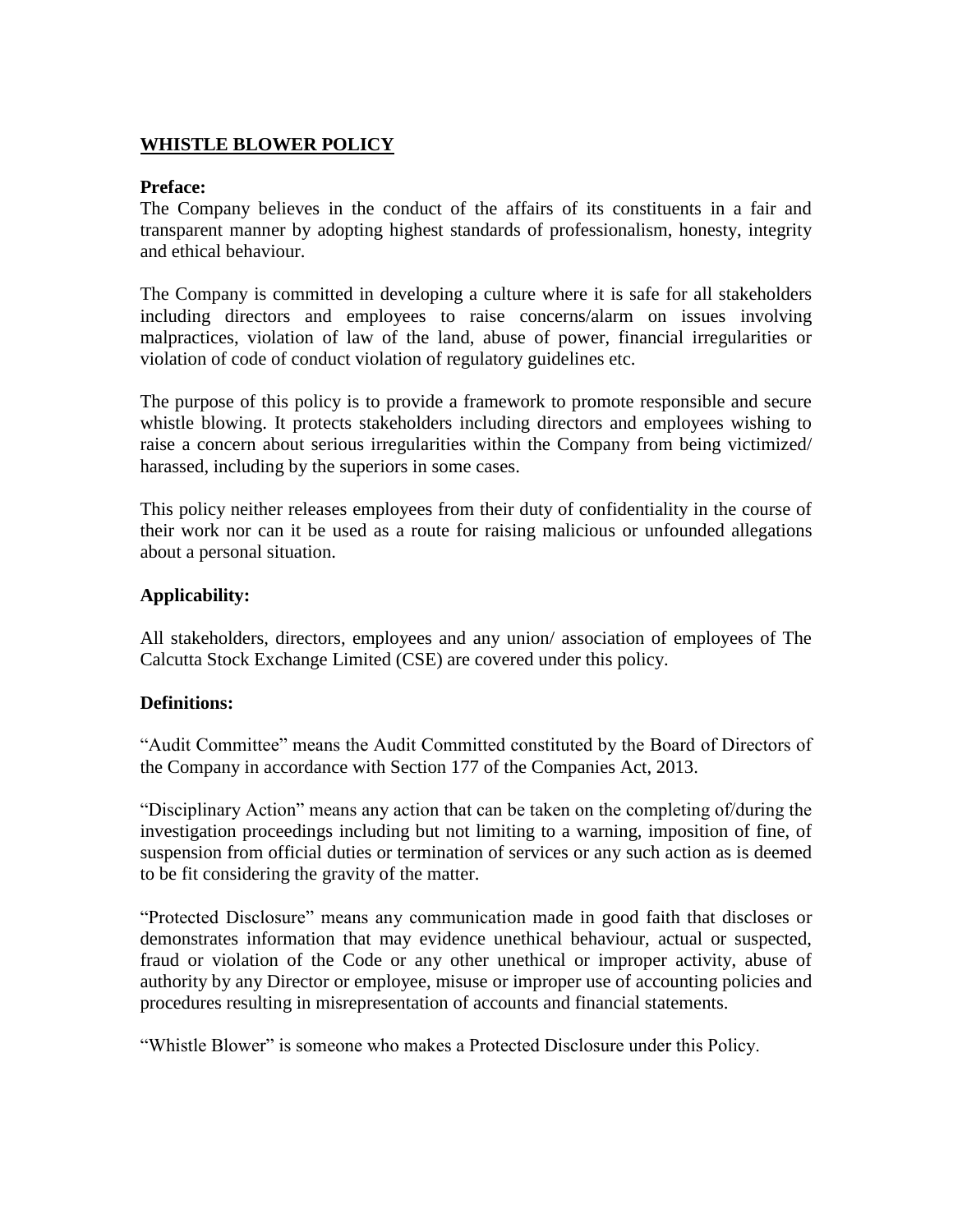## **Coverage of Policy:**

Any whistle blower who in good faith, raises concern/discloses factual information on matters of organizational concern to the Audit Committee which the whistle blower believes contains some harmful violation and/or potentially harmful violation with respect to:

- 1. Abuse of authority
- 2. Manipulation of company data/records
- 3. Financial irregularities, including fraud, or suspected fraud
- 4. Pilferation of confidential/propriety information
- 5. Wastage/misappropriation of company funds/assets
- 6. Any other unethical, biased, favoured, imprudent event

Whistle Blower may be any stakeholder including director, employee and union/ association of employees and the concern/disclosure of information must be given in writing duly signed in his/her individual capacity in a sealed envelope to Chairman (Audit Committee), The Calcutta Stock Exchange Limited, 7, Lyons Range, Kolkata-700001. It must be substantiated with reasonable evidence. Anonymous letter or letters without supporting facts shall not be covered under the Whistle Blower Policy.

### **Exclusions :**

Issues arising out of Company's policy with regard to performance bonus, promotions, increment, leave sanctions and transfers will not be dealt with under this Policy.

### **Eligibility :**

All Directors and Employees of the Company are eligible to make Protected Disclosures under the Policy. The Protected Disclosures shall be in relation to matters concerning the Company.

### **Frivolous Complaints:**

Any employee who makes frivolous complaints without sufficient and reasonable facts leading to evidence in support of his/her concerns will be punishable as may be decided by Audit Committee.

### **Protection under the policy:**

All genuine Whistle Blowers are accorded complete protection from any kind of unfair treatment, harassment, victimization etc. Where the Whistle Blower has any grievance on account of unfair treatment, harassment, victimization etc., he can file his grievance before the Chairman of the Audit Committee. Further, the Whistle Blower shall also be allowed access to the Chairman of the Audit Committee, in exceptional cases, as may be decided by the Chairman of the Audit Committee.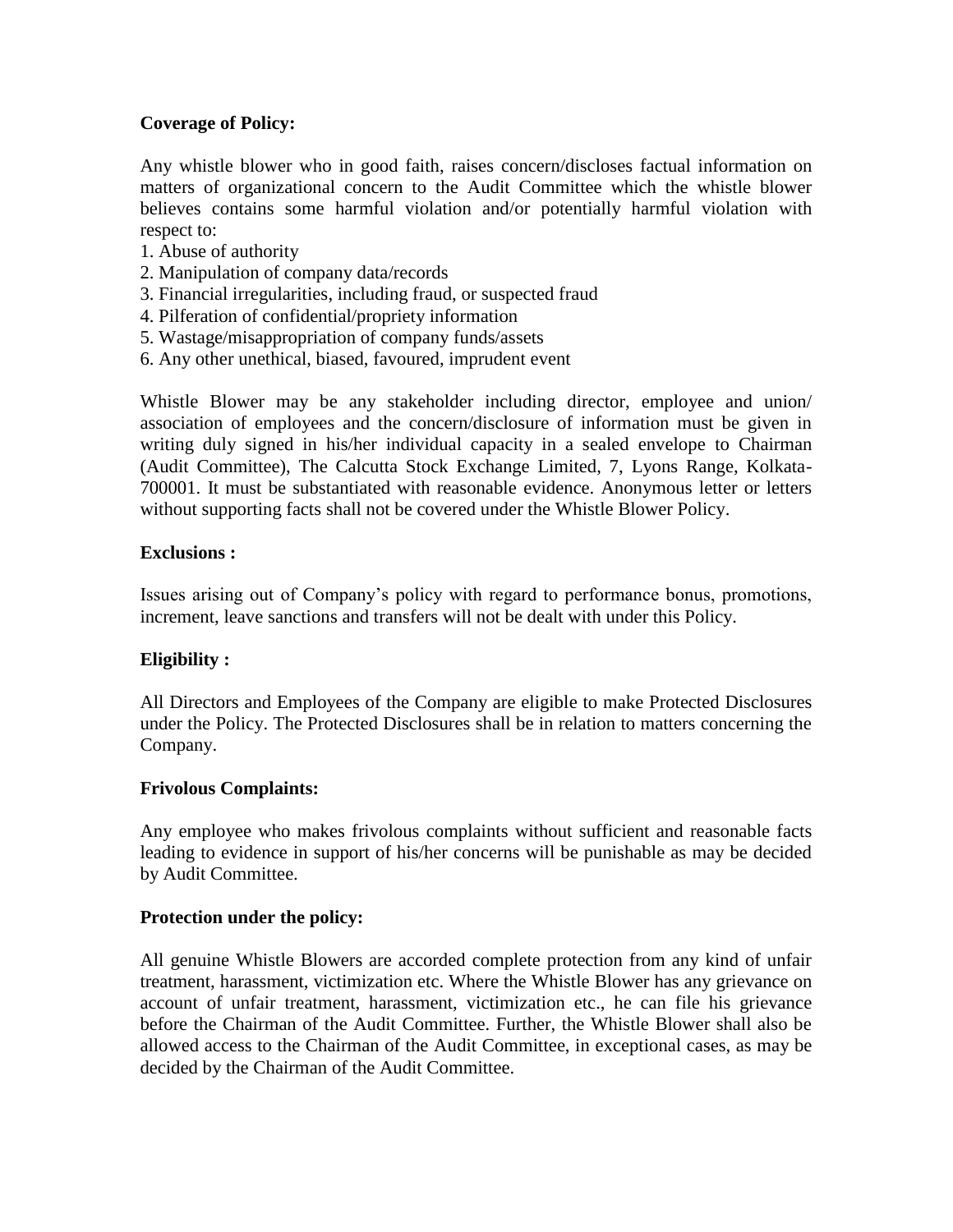### **Disqualifications:**

While it will be ensured that genuine Whistle Blowers are accorded complete protection from any kind of unfair treatment as herein set out, any abuse of this protection will warrant disciplinary action.

Protection under this Policy would not mean protection from disciplinary action arising out of false or bogus allegations made by a Whistle Blower knowing it to be false or bogus or with a *malafide* intention.

Whistle Blowers, who make three or more Protected Disclosures, which have been subsequently found to be mala fide, frivolous, baseless, malicious, or reported otherwise than in good faith, will be disqualified from reporting further Protected Disclosures under this Policy. In respect of such Whistle Blowers, the Company/Audit Committee would reserve its right to take/recommend appropriate disciplinary action.

### **Investigation:**

The Audit Committee will regulate its own conduct of enquiry and the process in which it should be conducted.

All concerns raised by the Whistle Blower under this policy will be investigated by the Chairman of the Audit Committee through an Apex Committee. The composition of the Apex Committee will normally comprise of MD & CEO and Head-HR, unless otherwise specified by the Audit Committee. The Apex Committee will meet and complete the investigation within 3 working days of receiving the reference from the Audit Committee.

The decision of the Chairman shall be final and binding on all concerned. All information disclosed during the course of investigation shall remain strictly confidential.

If any of the members of the Audit Committee have a conflict of interest in a given case, they will recuse themselves and the others on the committee shall deal with the matter on hand.

### **Investigation Report and Disciplinary Action:**

If the Investigation Report reveals that the concerns raised are true/partially true, the Apex Committee shall suggest remedial steps to the MD & CEO with the time frame for implementing the step as well as for taking necessary disciplinary action, if any. The MD & CEO will immediately take steps to remove the concerns found in the investigation report and take necessary disciplinary action as may be warranted. In case disciplinary action is recommended/ initiated then the aggrieved employee may appeal to the Chairman of the Audit Committee within 3 working days. This application will be made in writing to the Chairman who shall be the Appellate Authority. The decision of the Chairman shall be final and binding with respect to the employee and the Management.